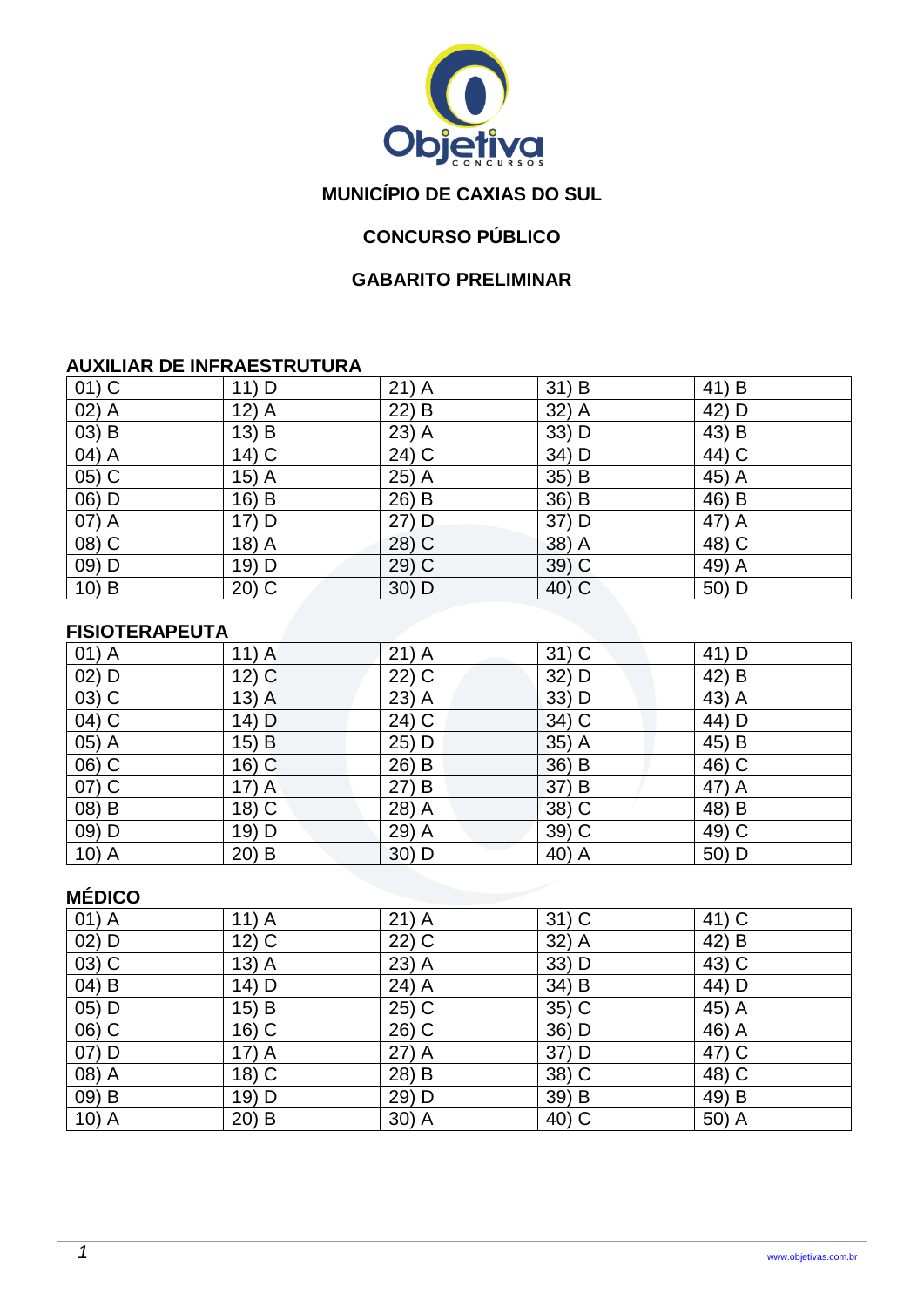

#### **MÉDICO ANGIOLOGISTA**

| $01)$ A            | $11)$ A | $21)$ A | $31)$ C | 41) C |
|--------------------|---------|---------|---------|-------|
| $02)$ D            | $12)$ C | $22)$ C | $32)$ A | 42) B |
| $03)$ C            | $13)$ A | 23) A   | 33) D   | 43) A |
| $04)$ B            | $14)$ D | $24)$ A | 34) B   | 44) B |
| 05) D              | 15) B   | $25)$ C | 35) C   | 45) D |
| 06) C              | $16)$ C | 26) C   | 36) D   | 46) A |
| $07)$ D            | $17)$ A | $27)$ A | 37) D   | 47) D |
| 08) A              | $18)$ C | 28) B   | 38) C   | 48) C |
| 09) B              | 19) D   | 29) D   | 39) B   | 49) B |
| 10) $\overline{A}$ | $20)$ B | $30)$ A | 40) C   | 50) C |

## **MÉDICO CARDIOLOGISTA**

| $01)$ A  | $11)$ A            | $21)$ A | $31)$ C  | 41) C                           |
|----------|--------------------|---------|----------|---------------------------------|
| $02)$ D  | $12)$ C            | $22)$ C | 32) A    | 42) B                           |
| $03)$ C  | $13)$ A            | $23)$ A | $33)$ D  | 43) C                           |
| 04) B    | 14) D              | 24) A   | $34)$ B  | 44) B                           |
| $05)$ D  | $15)$ B            | $25)$ C | 35) C    | $45\overline{\smash{\big)}\,A}$ |
| 06) C    | 16) C              | $26)$ C | 36) D    | 46) B                           |
| 07) D    | $17)$ A            | $27)$ A | 37) D    | 47) A                           |
| 08) A    | 18) $\overline{C}$ | 28) B   | 38) C    | 48) D                           |
| $(09)$ B | 19) D              | 29) D   | 39) B    | 49) B                           |
| $10)$ A  | $20)$ B            | 30) A   | $(40)$ C | 50) A                           |

## **MÉDICO DERMATOLOGISTA**

| $01)$ A  | $11)$ A            | $21)$ A | $31)$ C | 41) C |
|----------|--------------------|---------|---------|-------|
| $02)$ D  | $12)$ C            | $22)$ C | $32)$ A | 42) B |
| $03)$ C  | $13)$ A            | 23) A   | 33) D   | 43) C |
| $04)$ B  | $14)$ D            | 24) A   | 34) B   | 44) A |
| 05) D    | $15)$ B            | $25)$ C | 35) C   | 45) B |
| 06) C    | $16)$ C            | $26)$ C | 36) D   | 46) C |
| 07) D    | $17)$ A            | 27) A   | 37) D   | 47) D |
| 08) A    | 18) $\overline{C}$ | 28) B   | 38) C   | 48) C |
| $(09)$ B | 19) D              | 29) D   | 39) B   | 49) B |
| $10)$ A  | $20)$ B            | 30) A   | 40) C   | 50) D |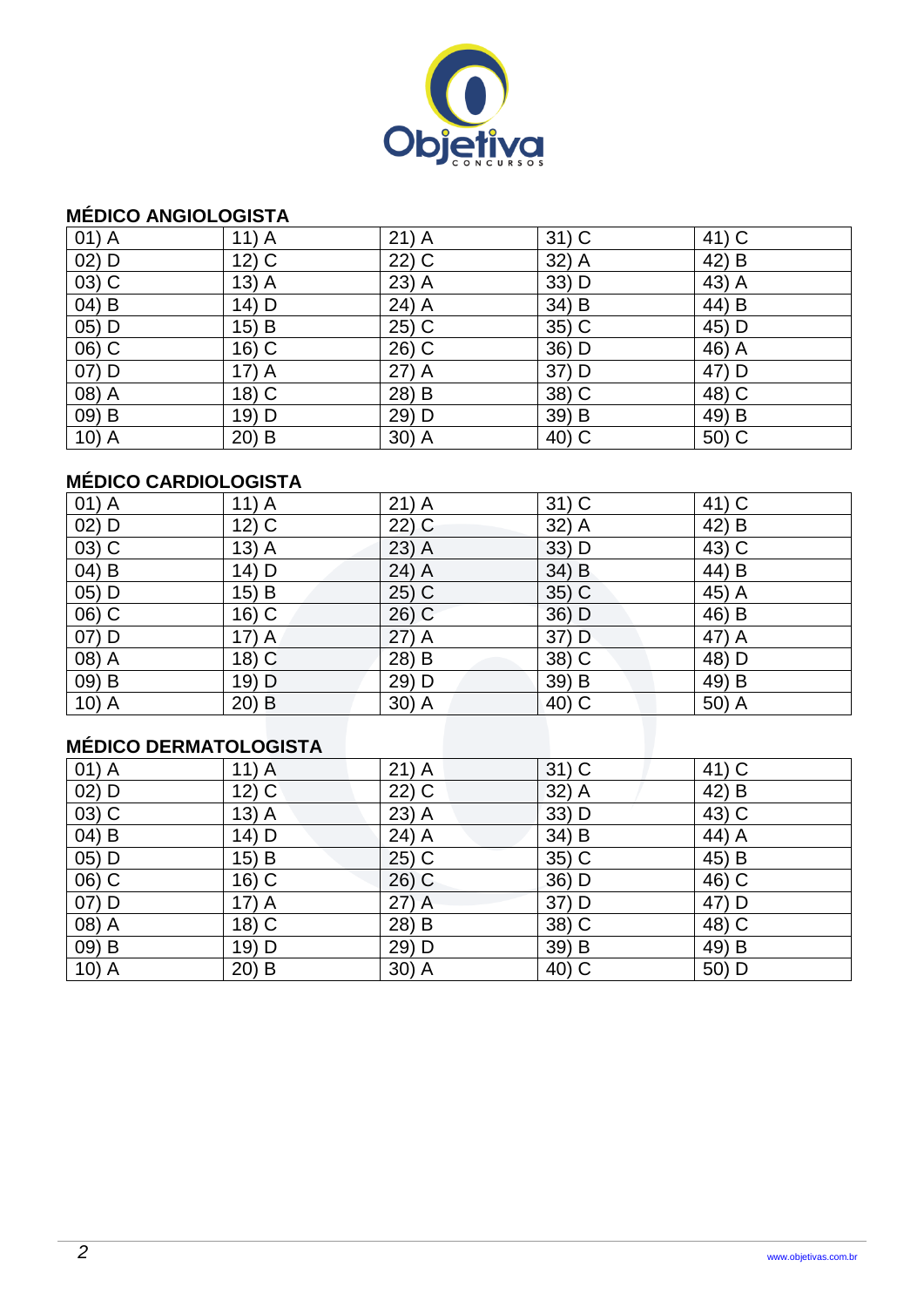

#### **MÉDICO DO TRABALHO**

| $01)$ A | $11)$ A | $21)$ A | $31)$ C | 41) C |
|---------|---------|---------|---------|-------|
| $02)$ D | $12)$ C | $22)$ C | 32) A   | 42) B |
| $03)$ C | $13)$ A | $23)$ A | 33) D   | 43) D |
| $04)$ B | 14) D   | 24) A   | 34) B   | 44) D |
| $05)$ D | 15) B   | $25)$ C | $35)$ C | 45) A |
| 06) C   | $16)$ C | 26) C   | 36) D   | 46) C |
| 07) D   | $17)$ A | 27) A   | 37) D   | 47) B |
| 08) A   | $18)$ C | 28) B   | 38) C   | 48) A |
| 09) B   | 19) D   | 29) D   | 39) B   | 49) B |
| $10)$ A | $20)$ B | $30)$ A | 40) C   | 50) C |

### **MÉDICO GASTROENTEROLOGISTA**

| $01)$ A  | $11)$ A           | $21)$ A                              | $31)$ C  | 41) C              |
|----------|-------------------|--------------------------------------|----------|--------------------|
| $02)$ D  | $12\overline{)C}$ | $22)$ C                              | 32) A    | 42) B              |
| $03)$ C  | $13)$ A           | $23)$ A                              | $33)$ D  | 43) D              |
| 04) B    | 14) D             | 24) A                                | $34)$ B  | 44) B              |
| 05) D    | $15)$ B           | $25\overline{\smash{)}\,\mathsf{C}}$ | 35) C    | 45) B              |
| 06) C    | $16)$ C           | $26)$ C                              | 36) D    | 46) D              |
| 07) D    | $17)$ A           | $27)$ A                              | 37) D    | 47) D              |
| 08) A    | $18)$ C           | 28) B                                | 38) C    | 48) $\overline{A}$ |
| $(09)$ B | 19) D             | 29) D                                | 39) B    | 49) A              |
| $10)$ A  | $20)$ B           | 30) A                                | $(40)$ C | 50) B              |

### **MÉDICO GINECOLOGISTA E OBSTETRA**

| $01)$ A | $11)$ A            | $21)$ A | $31)$ C | 41) C              |
|---------|--------------------|---------|---------|--------------------|
| $02)$ D | $12)$ C            | $22)$ C | $32)$ A | 42) B              |
| $03)$ C | $13)$ A            | 23) A   | 33) D   | 43) C              |
| 04) B   | 14) D              | 24) A   | 34) B   | 44) C              |
| 05) D   | 15) B              | $25)$ C | 35) C   | 45) A              |
| 06) C   | $16)$ C            | $26)$ C | 36) D   | 46) D              |
| 07) D   | $17)$ A            | 27) A   | 37) D   | 47) D              |
| 08) A   | 18) $\overline{C}$ | 28) B   | 38) C   | 48) $\overline{A}$ |
| 09) B   | 19) D              | 29) D   | 39) B   | 49) C              |
| $10)$ A | $20)$ B            | 30) A   | 40) C   | 50) B              |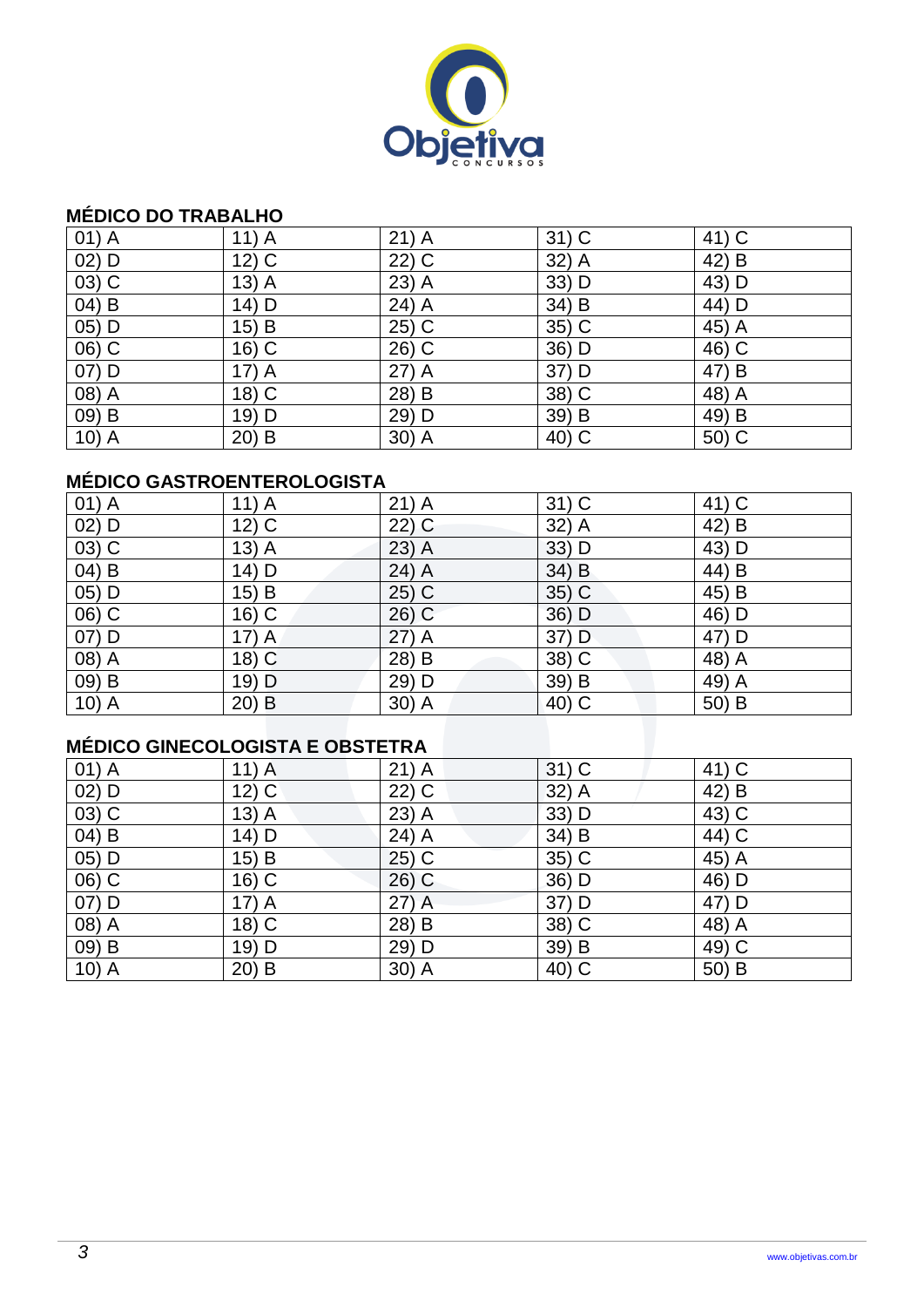

#### **MÉDICO HEMATOLOGISTA E HEMOTERAPEUTA**

| $01)$ A            | $11)$ A  | $21)$ A | $31)$ C | 41) C |
|--------------------|----------|---------|---------|-------|
| $02)$ D            | $12)$ C  | $22)$ C | $32)$ A | 42) B |
| $03)$ C            | $13)$ A  | $23)$ A | 33) D   | 43) D |
| $04)$ B            | 14) D    | 24) A   | 34) B   | 44) A |
| 05) D              | $15)$ B  | 25) C   | 35) C   | 45) C |
| 06) C              | $16)$ C  | 26) C   | 36) D   | 46) D |
| $07)$ D            | $17)$ A  | $27)$ A | 37) D   | 47) A |
| 08) A              | $18)$ C  | 28) B   | 38) C   | 48) C |
| 09) B              | 19) D    | 29) D   | 39) B   | 49) B |
| 10) $\overline{A}$ | 20)<br>B | 30) A   | 40) C   | 50) C |

### **MÉDICO NEFROLOGISTA**

| $01)$ A              | $11)$ A | $21)$ A | $31)$ C  | 41) C |
|----------------------|---------|---------|----------|-------|
| $02)$ D              | $12)$ C | $22)$ C | 32) A    | 42) B |
| $03)$ C              | $13)$ A | $23)$ A | $33)$ D  | 43) A |
| $(04)$ B             | $14)$ D | 24) A   | $34)$ B  | 44) A |
| $05)$ D              | 15) B   | $25)$ C | $35)$ C  | 45) B |
| 06) C                | $16)$ C | 26) C   | 36) D    | 46) C |
| 07) D                | $17)$ A | $27)$ A | 37) D    | 47) B |
| 08) A                | $18)$ C | 28) B   | 38) C    | 48) C |
| 09) B                | 19) D   | 29) D   | 39) B    | 49) D |
| $10)$ A              | $20)$ B | 30) A   | $(40)$ C | 50) D |
|                      |         |         |          |       |
| MÉDICO NELIDOLOGISTA |         |         |          |       |

## **MÉDICO NEUROLOGISTA**

| $01)$ A | $11)$ A            | $21)$ A | $31)$ C | 41) C |
|---------|--------------------|---------|---------|-------|
| $02)$ D | $12)$ C            | $22)$ C | $32)$ A | 42) B |
| $03)$ C | $13)$ A            | 23) A   | 33) D   | 43) B |
| 04) B   | 14) D              | 24) A   | 34) B   | 44) A |
| 05) D   | 15) B              | $25)$ C | 35) C   | 45) D |
| 06) C   | $16)$ C            | $26)$ C | 36) D   | 46) C |
| 07) D   | $17)$ A            | 27) A   | 37) D   | 47) B |
| 08) A   | 18) $\overline{C}$ | 28) B   | 38) C   | 48) C |
| 09) B   | $19)$ D            | 29) D   | 39) B   | 49) D |
| $10)$ A | $20)$ B            | 30) A   | 40) C   | 50) A |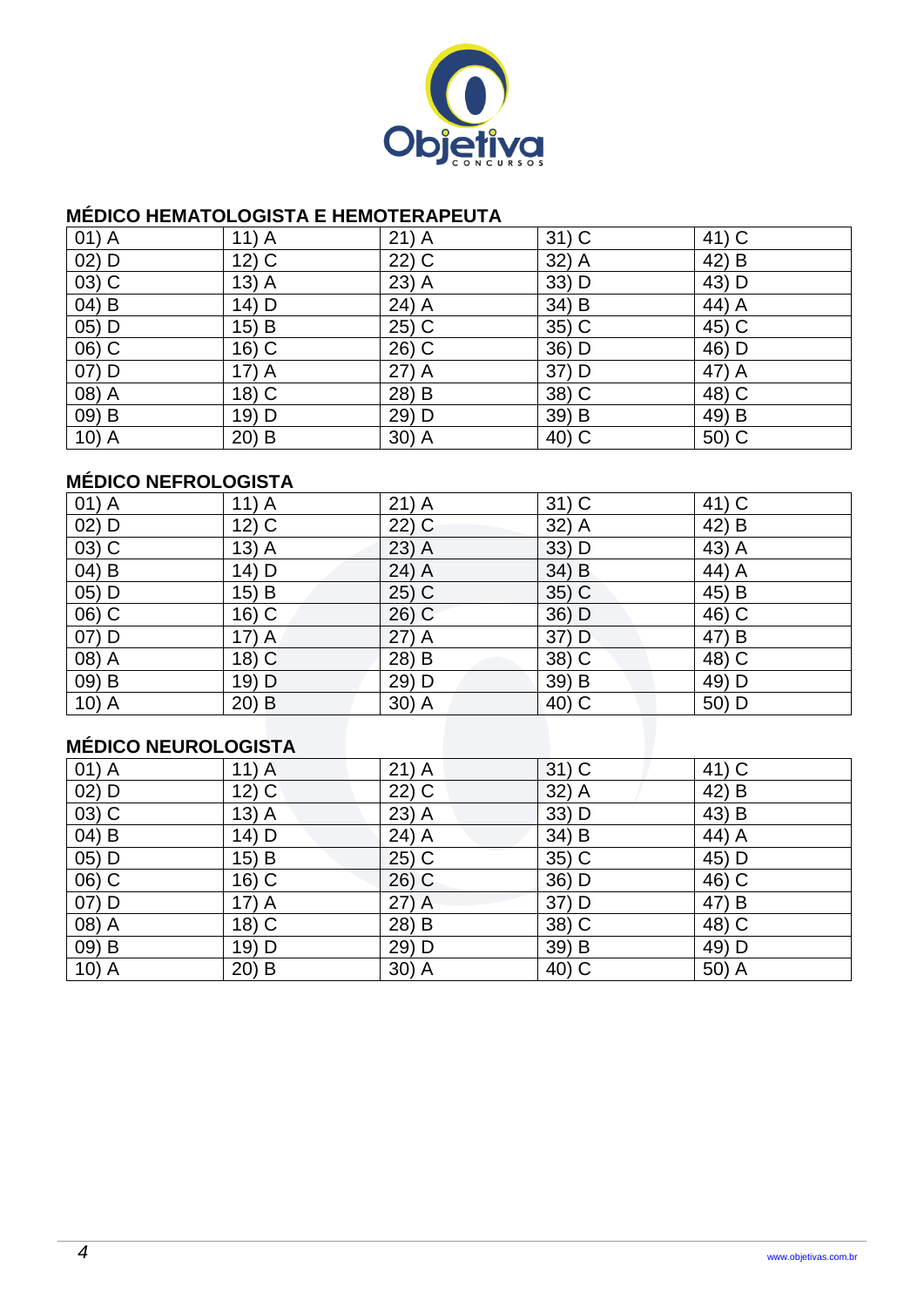

#### **MÉDICO NEUROLOGISTA PEDIÁTRICO**

| $01)$ A           | $11)$ A | $21)$ A | $31)$ C | 41) C |
|-------------------|---------|---------|---------|-------|
| $02)$ D           | $12)$ C | $22)$ C | 32) A   | 42) B |
| $03)$ C           | $13)$ A | $23)$ A | 33) D   | 43) C |
| $04)$ B           | 14) D   | 24) A   | 34) B   | 44) B |
| 05) D             | $15)$ B | $25)$ C | 35) C   | 45) D |
| 06) C             | 16) C   | 26) C   | 36) D   | 46) D |
| $\overline{O7}$ D | $17)$ A | $27)$ A | 37) D   | 47) B |
| 08) A             | $18)$ C | 28) B   | 38) C   | 48) A |
| 09) B             | 19) D   | 29) D   | 39) B   | 49) D |
| $10)$ A           | $20)$ B | $30)$ A | 40) C   | 50) C |

## **MÉDICO ORTOPEDISTA E TRAUMATOLOGISTA**

| $01)$ A  | $11)$ A            | $21)$ A | $31)$ C  | 41) C   |
|----------|--------------------|---------|----------|---------|
| $02)$ D  | 12) $\overline{C}$ | $22)$ C | 32) A    | 42) B   |
| $03)$ C  | $13)$ A            | $23)$ A | $33)$ D  | 43) B   |
| 04) B    | 14) D              | 24) A   | 34) B    | 44) D   |
| 05) D    | $15)$ B            | $25)$ C | 35) C    | $45)$ C |
| $(06)$ C | $16)$ C            | $26)$ C | $36)$ D  | $46)$ A |
| 07) D    | $17)$ A            | $27)$ A | 37) D    | 47) A   |
| 08) A    | $18)$ C            | 28) B   | 38) C    | 48) B   |
| $(09)$ B | 19) D              | 29) D   | 39) B    | 49) C   |
| $10)$ A  | $20)$ B            | 30) A   | $(40)$ C | 50) B   |

# **MÉDICO OTORRINOLARINGOLOGISTA**

| $01)$ A | $11)$ A            | $21)$ A | $31)$ C | 41) C |
|---------|--------------------|---------|---------|-------|
| $02)$ D | $12)$ C            | $22)$ C | $32)$ A | 42) B |
| $03)$ C | $13)$ A            | 23) A   | 33) D   | 43) C |
| 04) B   | 14) D              | 24) A   | 34) B   | 44) B |
| 05) D   | 15) B              | $25)$ C | 35) C   | 45) C |
| 06) C   | $16)$ C            | $26)$ C | 36) D   | 46) D |
| 07) D   | $17)$ A            | 27) A   | 37) D   | 47) A |
| 08) A   | 18) $\overline{C}$ | 28) B   | 38) C   | 48) B |
| 09) B   | $19)$ D            | 29) D   | 39) B   | 49) D |
| $10)$ A | $20)$ B            | 30) A   | 40) C   | 50) B |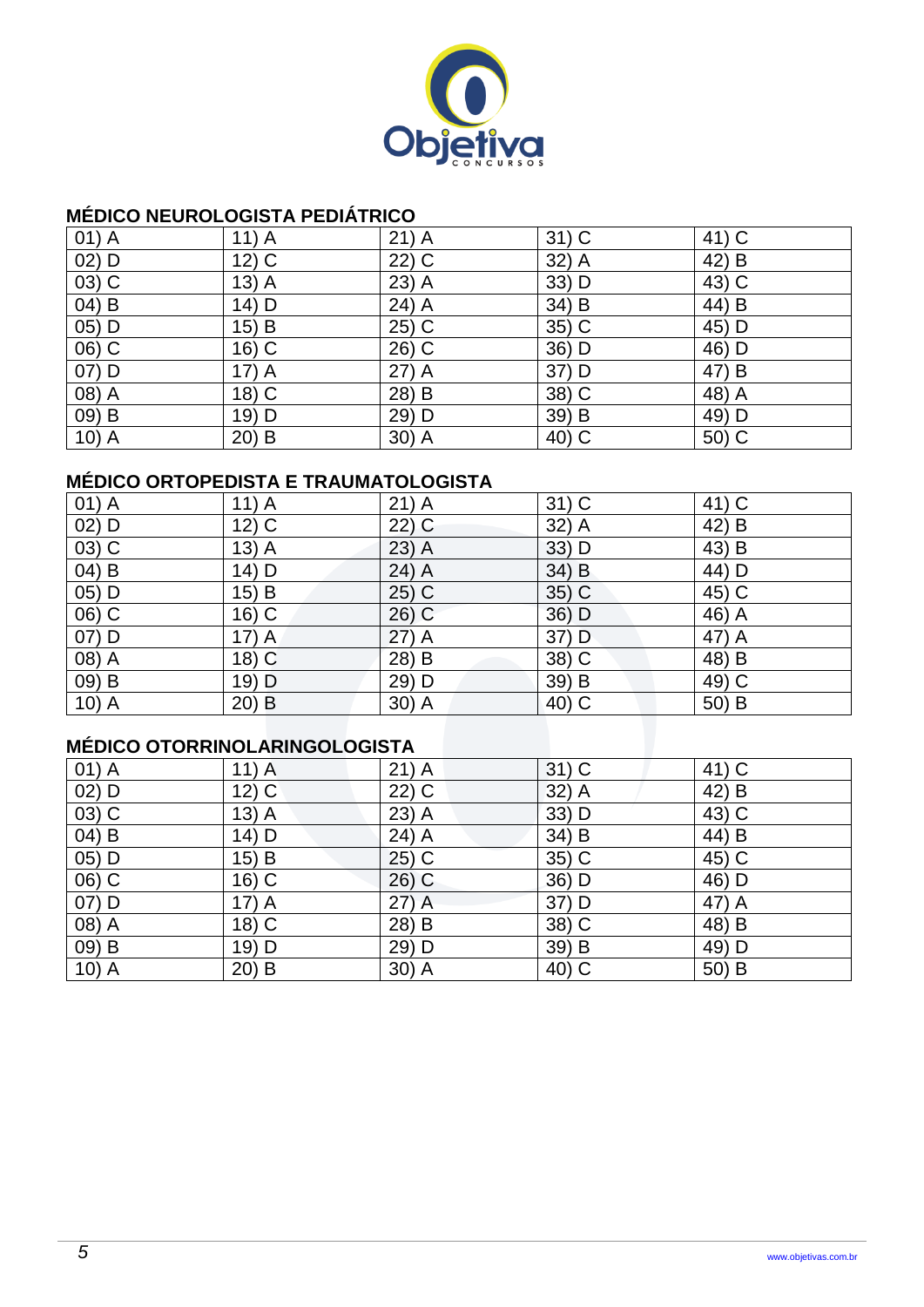

#### **MÉDICO PEDIATRA**

| $01)$ A | $11)$ A | $21)$ A | $31)$ C | 41) C |
|---------|---------|---------|---------|-------|
| $02)$ D | $12)$ C | $22)$ C | 32) A   | 42) B |
| $03)$ C | $13)$ A | $23)$ A | 33) D   | 43) C |
| 04) B   | 14) D   | 24) A   | 34) B   | 44) D |
| 05) D   | 15) B   | 25) C   | 35) C   | 45) A |
| 06) C   | $16)$ C | 26) C   | 36) D   | 46) C |
| $07)$ D | $17)$ A | $27)$ A | 37) D   | 47) A |
| 08) A   | $18)$ C | 28) B   | 38) C   | 48) B |
| 09) B   | 19) D   | 29) D   | 39) B   | 49) C |
| $10)$ A | $20)$ B | $30)$ A | 40) C   | 50) D |

## **MÉDICO PNEUMOLOGISTA**

| $01)$ A | $11)$ A  | $21)$ A            | $31)$ C  | 41) C   |
|---------|----------|--------------------|----------|---------|
| $02)$ D | $12)$ C  | 22) C              | 32) A    | 42) B   |
| $03)$ C | $13)$ A  | 23) A              | $33)$ D  | 43) A   |
| 04) B   | 14) D    | $24)$ A            | $34)$ B  | 44) C   |
| 05) D   | 15) B    | 25) C              | 35) C    | $45)$ D |
| 06) C   | $16)$ C  | $26)$ C            | 36) D    | 46) B   |
| 07) D   | $17)$ A  | $27)$ A            | 37) D    | 47) D   |
| 08) A   | $18)$ C  | 28) B              | 38) C    | 48) C   |
| 09) B   | 19) D    | 29) D              | 39) B    | 49) A   |
| $10)$ A | B<br>20) | 30) $\overline{A}$ | $(40)$ C | 50) C   |

# **MÉDICO PSIQUIATRA**

| $01)$ A  | $11)$ A            | $21)$ A                 | $31)$ C | 41) C |
|----------|--------------------|-------------------------|---------|-------|
| $02)$ D  | $12)$ C            | $22)$ C                 | 32) A   | 42) A |
| 03) C    | $13)$ A            | 23) A                   | 33) D   | 43) A |
| $04)$ B  | 14) D              | 24) A                   | 34) B   | 44) C |
| 05) D    | 15) B              | $25)$ C                 | 35) C   | 45) C |
| 06) C    | 16) C              | $26)$ C                 | 36) A   | 46) D |
| 07) D    | $17)$ A            | 27) A                   | 37) C   | 47) D |
| $(08)$ A | 18) $\overline{C}$ | $28\overline{\smash)B}$ | 38) C   | 48) C |
| $(09)$ B | 19) D              | 29) D                   | 39) D   | 49) B |
| $10)$ A  | $20)$ B            | 30) A                   | 40) B   | 50) B |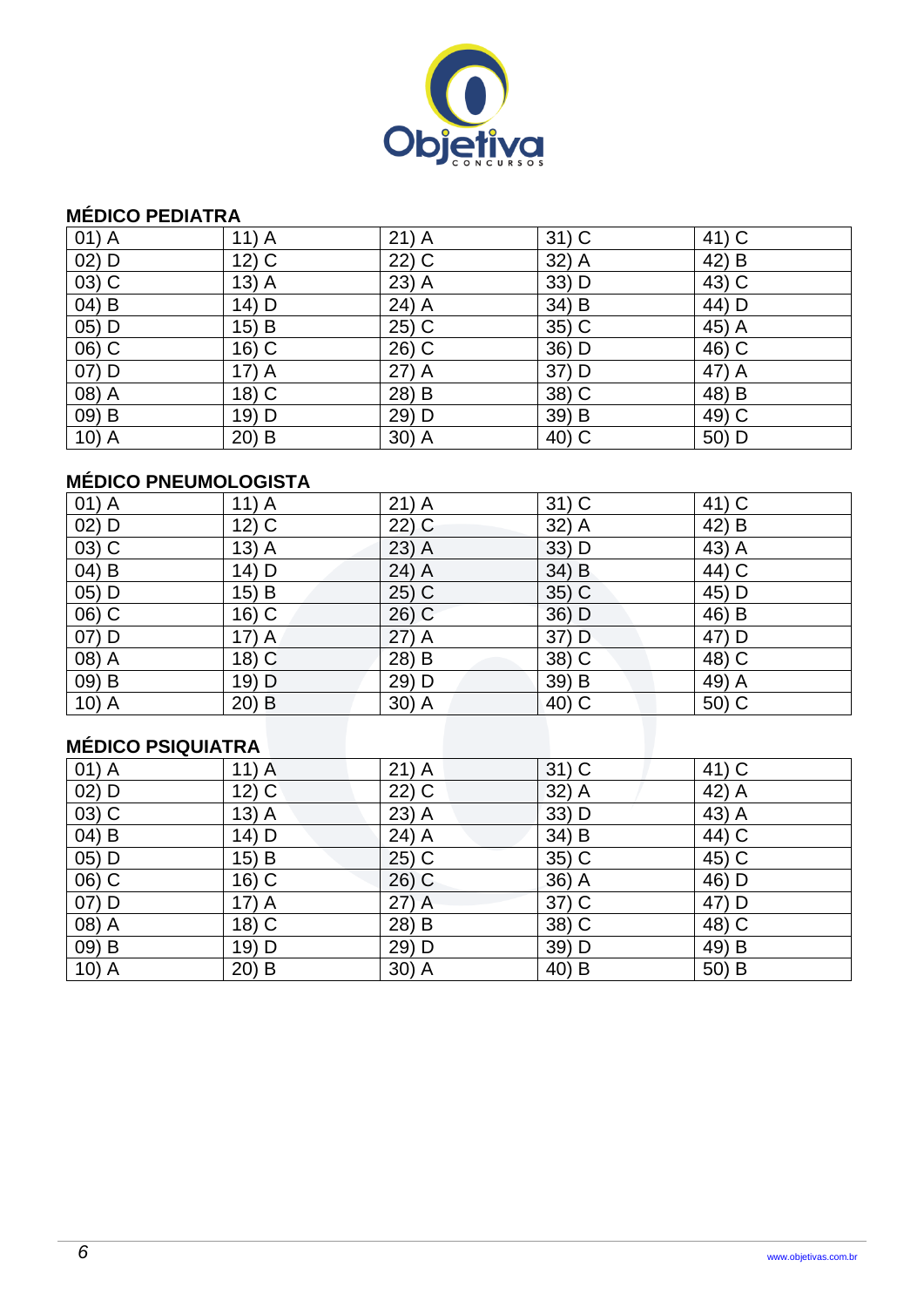

### **MÉDICO RADIOLOGISTA E DIAGNÓSTICO POR IMAGEM**

| $01)$ A  | $11)$ A  | $21)$ A | $31)$ C | 41) C |
|----------|----------|---------|---------|-------|
| $02)$ D  | $12)$ C  | $22)$ C | 32) A   | 42) B |
| $03)$ C  | $13)$ A  | 23) A   | 33) D   | 43) D |
| $(04)$ B | 14) D    | 24) A   | 34) B   | 44) B |
| 05) D    | $15)$ B  | 25) C   | 35) C   | 45) A |
| $06)$ C  | $16)$ C  | 26) C   | 36) D   | 46) A |
| $07)$ D  | $17)$ A  | 27) A   | 37) D   | 47) D |
| 08) A    | $18)$ C  | 28) B   | 38) C   | 48) A |
| 09) B    | 19) D    | 29) D   | 39) B   | 49) C |
| $10)$ A  | 20)<br>B | 30) A   | 40) C   | 50) D |

### **MÉDICO UROLOGISTA**

| $01)$ A           | $11)$ A | $21)$ A | $31)$ C  | 41) C |  |  |
|-------------------|---------|---------|----------|-------|--|--|
| $02)$ D           | $12)$ C | 22) C   | 32) A    | 42) B |  |  |
| $03)$ C           | $13)$ A | $23)$ A | $33)$ D  | 43) D |  |  |
| $04)$ B           | 14) D   | $24)$ A | $34)$ B  | 44) B |  |  |
| 05) D             | 15) B   | $25)$ C | $35)$ C  | 45) A |  |  |
| 06) C             | $16)$ C | $26)$ C | 36) D    | 46) C |  |  |
| $07)$ D           | $17)$ A | $27)$ A | 37) D    | 47) A |  |  |
| 08) A             | $18)$ C | 28) B   | 38) C    | 48) A |  |  |
| 09) B             | 19) D   | 29) D   | 39) B    | 49) B |  |  |
| $10)$ A           | $20)$ B | 30) A   | $(40)$ C | 50) D |  |  |
|                   |         |         |          |       |  |  |
| DDAEESSAD NE ADTE |         |         |          |       |  |  |

#### **PROFESSOR DE ARTE**

| $01)$ A  | $11)$ A | $21)$ A | $31)$ D | 41) D |
|----------|---------|---------|---------|-------|
| $02)$ D  | $12)$ C | $22)$ B | $32)$ C | 42) A |
| $(03)$ C | $13)$ A | 23) B   | 33) D   | 43) B |
| 04) C    | $14)$ D | 24) C   | 34) D   | 44) B |
| $05)$ A  | 15) B   | $25)$ B | 35) A   | 45) C |
| 06) C    | $16)$ B | $26)$ C | 36) B   | 46) D |
| 07) C    | $17)$ A | $27)$ A | 37) D   | 47) B |
| $(08)$ B | $18)$ C | 28) A   | 38) C   | 48) C |
| $09)$ D  | 19) D   | 29) C   | 39) C   | 49) D |
| $10)$ A  | $20)$ B | 30) A   | 40) A   | 50) C |